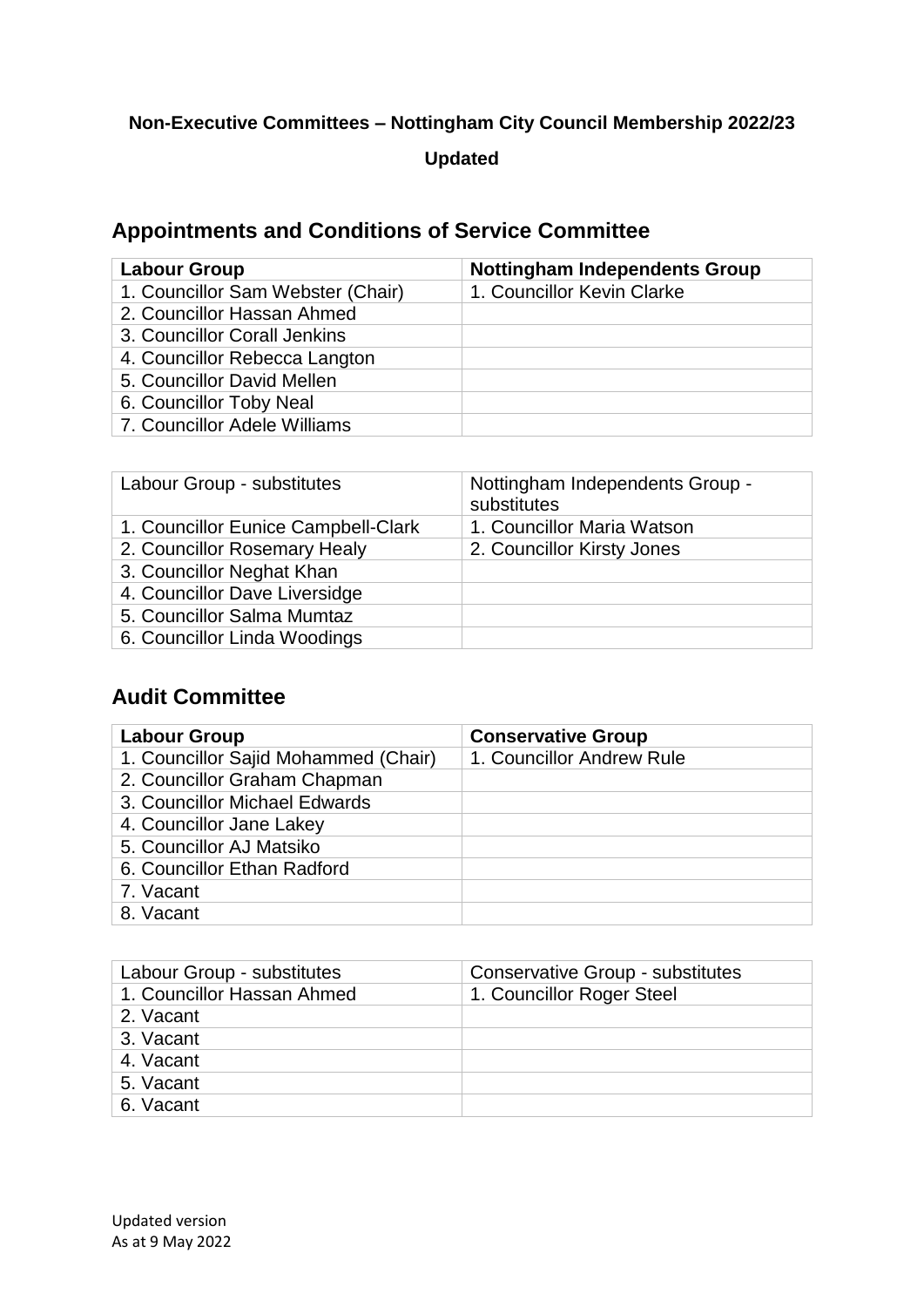# **Planning Committee**

| <b>Labour Group</b>                   | <b>Nottingham Independents Group</b> |
|---------------------------------------|--------------------------------------|
| 1. Councillor Michael Edwards (Chair) | 1. Councillor Kevin Clarke           |
| 2. Councillor Leslie Ayoola           |                                      |
| 3. Councillor Graham Chapman          |                                      |
| 4. Councillor Azad Choudhry           |                                      |
| 5. Councillor Jay Hayes               |                                      |
| 6. Councillor Corall Jenkins          |                                      |
| 7. Councillor Angela Kandola          |                                      |
| 8. Councillor Gul Nawaz Khan          |                                      |
| 9. Councillor Dave Liversidge         |                                      |
| 10. Councillor Sally Longford         |                                      |
| 11. Councillor AJ Matsiko             |                                      |
| 12. Councillor Toby Neal              |                                      |
| 13. Councillor Ethan Radford          |                                      |
| 14. Councillor Mohammed Saghir        |                                      |
| 15. Councillor Cate Woodward          |                                      |

| Labour Group - substitutes  | Nottingham Independents Group -<br>substitutes |
|-----------------------------|------------------------------------------------|
| 1. Councillor Jawaid Khalil | 1. Councillor Maria Watson                     |
| 2. Vacant                   | 2. Councillor Kirsty Jones                     |
| 3. Vacant                   |                                                |
| 4. Vacant                   |                                                |
| 5. Vacant                   |                                                |
| 6. Vacant                   |                                                |

# **Licensing Committee**

| <b>Labour Group</b>                  |  |
|--------------------------------------|--|
| 1. Councillor Audrey Dinnall (Chair) |  |
| 2. Councillor Gul Nawaz Khan (Vice   |  |
| Chair)                               |  |
| 3. Councillor Leslie Ayoola          |  |
| 4. Councillor Azad Choudhry          |  |
| 5. Councillor Angela Kandola         |  |
| 6. Councillor Zafran Nawaz Khan      |  |
| 7. Councillor Jawaid Khalil          |  |
| 8. Councillor Paylos Kotsonis        |  |
| 9. Councillor Rebecca Langton        |  |
| 10. Councillor Dave Liversidge       |  |
| 11. Councillor AJ Matsiko            |  |
| 12. Councillor Mohammed Saghir       |  |
| 13. Councillor Cate Woodward         |  |
| 14. Councillor Audra Wynter          |  |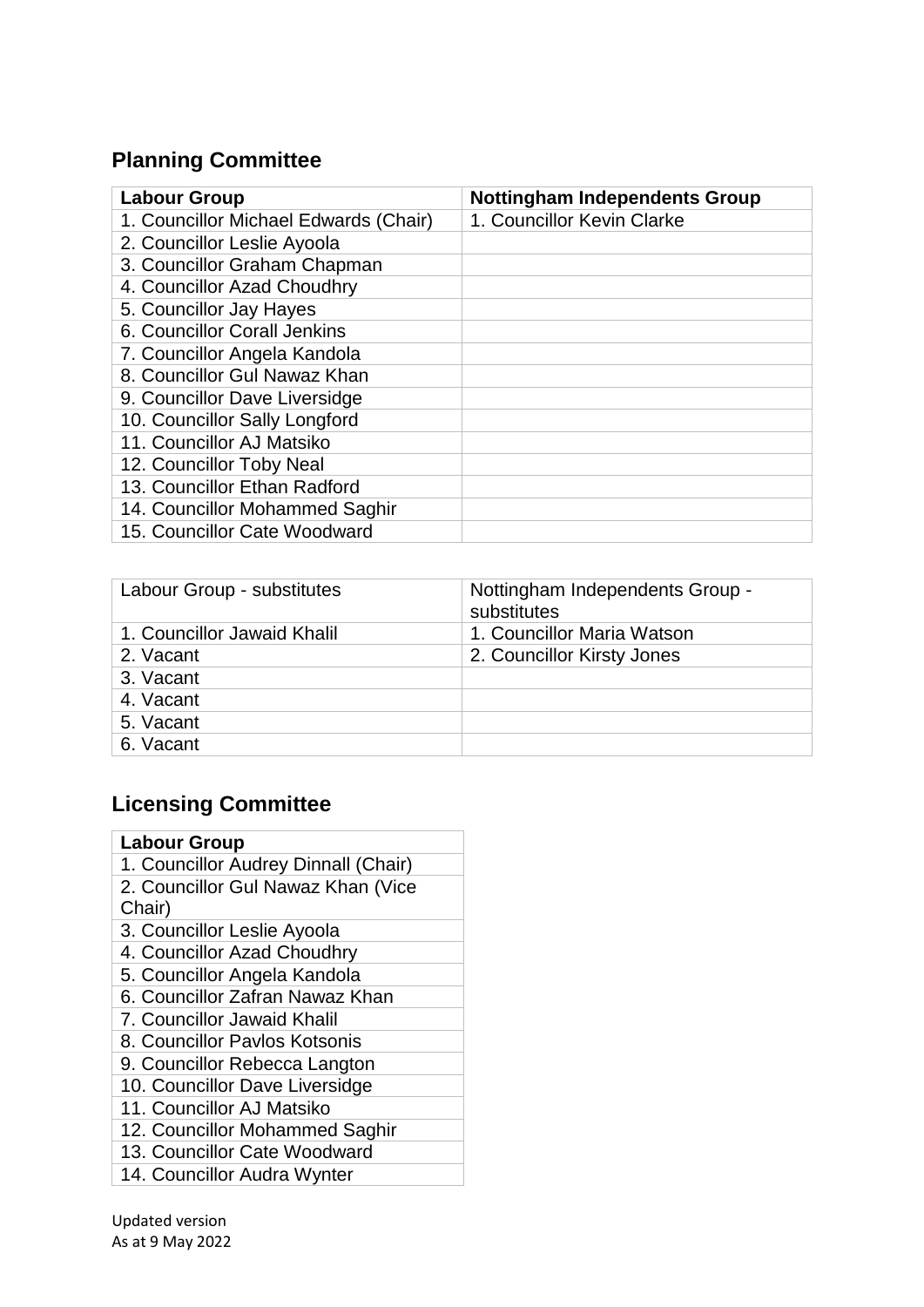### 15. Vacant

| Labour Group - substitutes    |
|-------------------------------|
| 1. Councillor Michael Edwards |
| 2. Councillor Corall Jenkins  |
| 3. Councillor Adele Williams  |
| 4. Vacant                     |
| 5. Vacant                     |
| $\sim$ $\sim$ $\sim$          |

6. Vacant

# **Regulatory and Appeals Committee**

| <b>Labour Group</b>                  | <b>Conservative Group</b> |
|--------------------------------------|---------------------------|
| 1. Councillor Audrey Dinnall (Chair) | 1. Councillor Roger Steel |
| 2. Councillor Cheryl Barnard         |                           |
| 3. Councillor Merlita Bryan          |                           |
| 4. Councillor Azad Choudhry          |                           |
| 5. Councillor Corall Jenkins         |                           |
| 6. Councillor Angela Kandola         |                           |
| 7. Councillor Jawaid Khalil          |                           |
| 8. Councillor Gul Nawaz Khan         |                           |
| 9. Councillor Salma Mumtaz           |                           |
| 10. Councillor Toby Neal             |                           |
| 11. Councillor Shuguftah Quddoos     |                           |
| 12. Councillor Nick Raine            |                           |
| 13. Councillor Adele Williams        |                           |

| Labour Group - substitutes   | <b>Conservative Group - substitutes</b> |
|------------------------------|-----------------------------------------|
| 1. Councillor Linda Woodings | 1. Councillor Andrew Rule               |
| 2. Vacant                    |                                         |
| 3. Vacant                    |                                         |
| 4. Vacant                    |                                         |
| 5. Vacant                    |                                         |
| 6. Vacant                    |                                         |

## **Standards and Governance Committee**

| <b>Labour Group</b>                  | <b>Conservative Group</b> |
|--------------------------------------|---------------------------|
| 1. Councillor Corall Jenkins (Chair) | 1. Councillor Roger Steel |
| 2. Councillor Graham Chapman         |                           |
| 3. Councillor Audrey Dinnall         |                           |
| 4. Councillor Maria Joannou          |                           |
| 5. Councillor Angela Kandola         |                           |
| 6. Councillor Salma Mumtaz           |                           |
| 7. Councillor Sam Webster            |                           |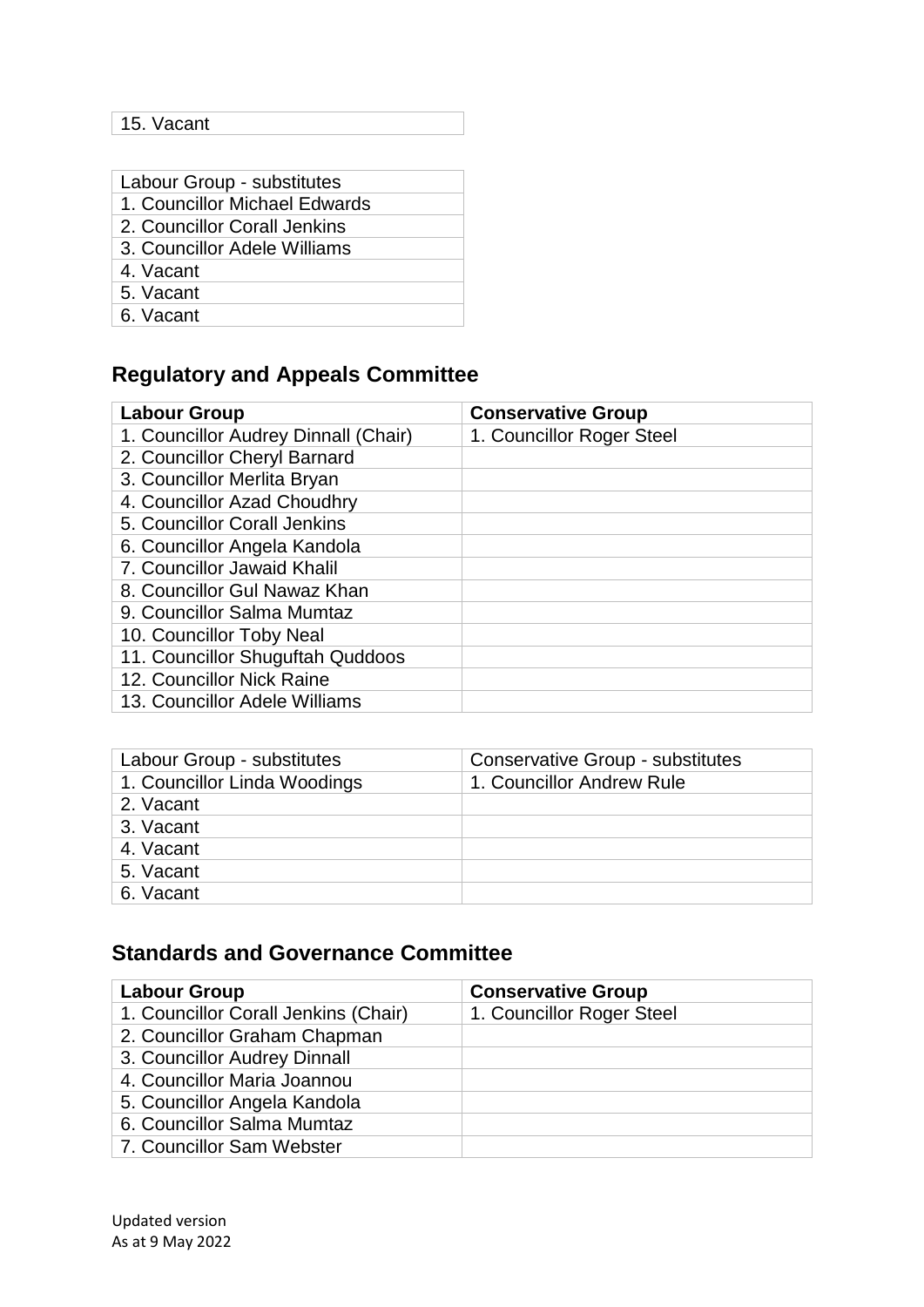| Labour Group - substitutes    | <b>Conservative Group - substitutes</b> |
|-------------------------------|-----------------------------------------|
| 1. Councillor Phil Jackson    | 1. Councillor Andrew Rule               |
| 2. Councillor Paylos Kotsonis |                                         |
| 3. Councillor Toby Neal       |                                         |
| 4. Councillor Cate Woodward   |                                         |
| 5. Vacant                     |                                         |
| 6. Vacant                     |                                         |

# **Overview and Scrutiny Committee**

| <b>Labour Group</b>                   | <b>Conservative Group</b> |
|---------------------------------------|---------------------------|
| 1. Councillor Samuel Gardiner (Chair) | 1. Councillor Andrew Rule |
| 2. Councillor Carole McCulloch (Vice  |                           |
| Chair)                                |                           |
| 3. Councillor Georgia Power (Vice     |                           |
| Chair)                                |                           |
| 4. Councillor Merlita Bryan           |                           |
| 5. Councillor Patience Ifediora       |                           |
| 6. Councillor Corall Jenkins          |                           |
| 7. Councillor Gul Nawaz Khan          |                           |
| 8. Councillor Jane Lakey              |                           |
| 9. Councillor Sajid Mohammed          |                           |
| 10. Councillor Anne Peach             |                           |
| 11. Councillor Angharad Roberts       |                           |

| Labour Group - substitutes     | <b>Conservative Group - substitutes</b> |
|--------------------------------|-----------------------------------------|
| 1. Councillor Steve Battlemuch | 1. Councillor Roger Steel               |
| 2. Councillor Mohammed Saghir  |                                         |
| 3. Councillor Cate Woodward    |                                         |
| 4. Vacant                      |                                         |
| 5. Vacant                      |                                         |
| 6. Vacant                      |                                         |

# **Overview and Scrutiny Call-In Panel**

| <b>Labour Group</b>                   | <b>Conservative Group</b> |
|---------------------------------------|---------------------------|
| 1. Councillor Samuel Gardiner (Chair) | 1. Councillor Andrew Rule |
| 2. Councillor Carole McCulloch (Vice  |                           |
| Chair)                                |                           |
| 3. Councillor Georgia Power (Vice     |                           |
| Chair)                                |                           |
| 4. Councillor Corall Jenkins          |                           |
| 5. Councillor Maria Joannou           |                           |
| 6. Councillor Jane Lakey              |                           |
| 7. Councillor Anne Peach              |                           |
| 8. Councillor Cate Woodward           |                           |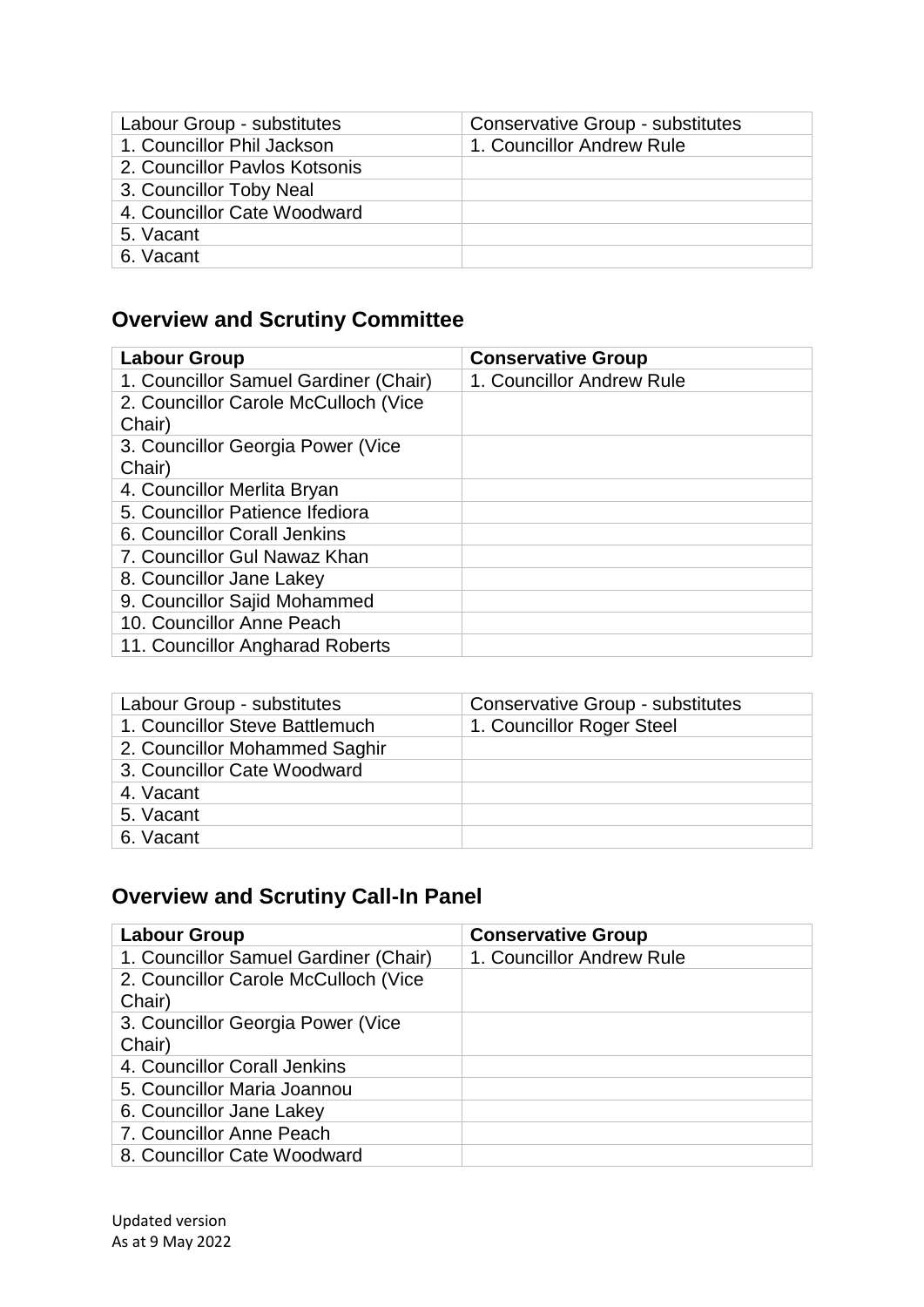| Labour Group - substitutes   | <b>Conservative Group - substitutes</b> |
|------------------------------|-----------------------------------------|
| 1. Councillor Azad Choudhry  | 1. Councillor Roger Steel               |
| 2. Councillor Sue Johnson    |                                         |
| 3. Councillor Sajid Mohammed |                                         |
| 4. Vacant                    |                                         |
| 5. Vacant                    |                                         |
| 6. Vacant                    |                                         |

## **Children and Young People Scrutiny Committee**

| <b>Labour Group</b>                    | <b>Nottingham Independents Group</b> |
|----------------------------------------|--------------------------------------|
| 1. Councillor Carole McCulloch (Chair) | 1. Councillor Maria Watson           |
| 2. Councillor Phil Jackson             |                                      |
| 3. Councillor Maria Joannou            |                                      |
| 4. Councillor AJ Matsiko               |                                      |
| 5. Councillor Nayab Patel              |                                      |
| 6. Councillor Georgia Power            |                                      |
| 7. Councillor Shuguftah Quddoos        |                                      |
| 8. Vacant                              |                                      |

| Labour Group - substitutes      | Nottingham Independents Group -<br>substitutes |
|---------------------------------|------------------------------------------------|
| 1. Councillor Patience Ifediora | 1. Councillor Kevin Clarke                     |
| 2. Councillor Sue Johnson       | 2. Councillor Kirsty Jones                     |
| 3. Councillor Angharad Roberts  |                                                |
| 4. Vacant                       |                                                |
| 5. Vacant                       |                                                |
| 6. Vacant                       |                                                |

## **Health and Adult Social Care Scrutiny Committee**

| <b>Labour Group</b>                 | <b>Nottingham Independents Group</b> |
|-------------------------------------|--------------------------------------|
| 1. Councillor Georgia Power (Chair) | 1. Councillor Kirsty Jones           |
| 2. Councillor Michael Edwards       |                                      |
| 3. Councillor Maria Joannou         |                                      |
| 4. Councillor Nayab Patel           |                                      |
| 5. Councillor Anne Peach            |                                      |
| 6. Councillor Dave Trimble          |                                      |
| 7. Councillor Sam Webster           |                                      |
| 8. Councillor Cate Woodward         |                                      |

| Labour Group - substitutes   | Nottingham Independents Group -<br>substitutes |
|------------------------------|------------------------------------------------|
| 1. Councillor Jawaid Khalil  | 1. Councillor Kevin Clarke                     |
| 2. Councillor Sajid Mohammed | 2. Councillor Maria Watson                     |
| 3. Vacant                    |                                                |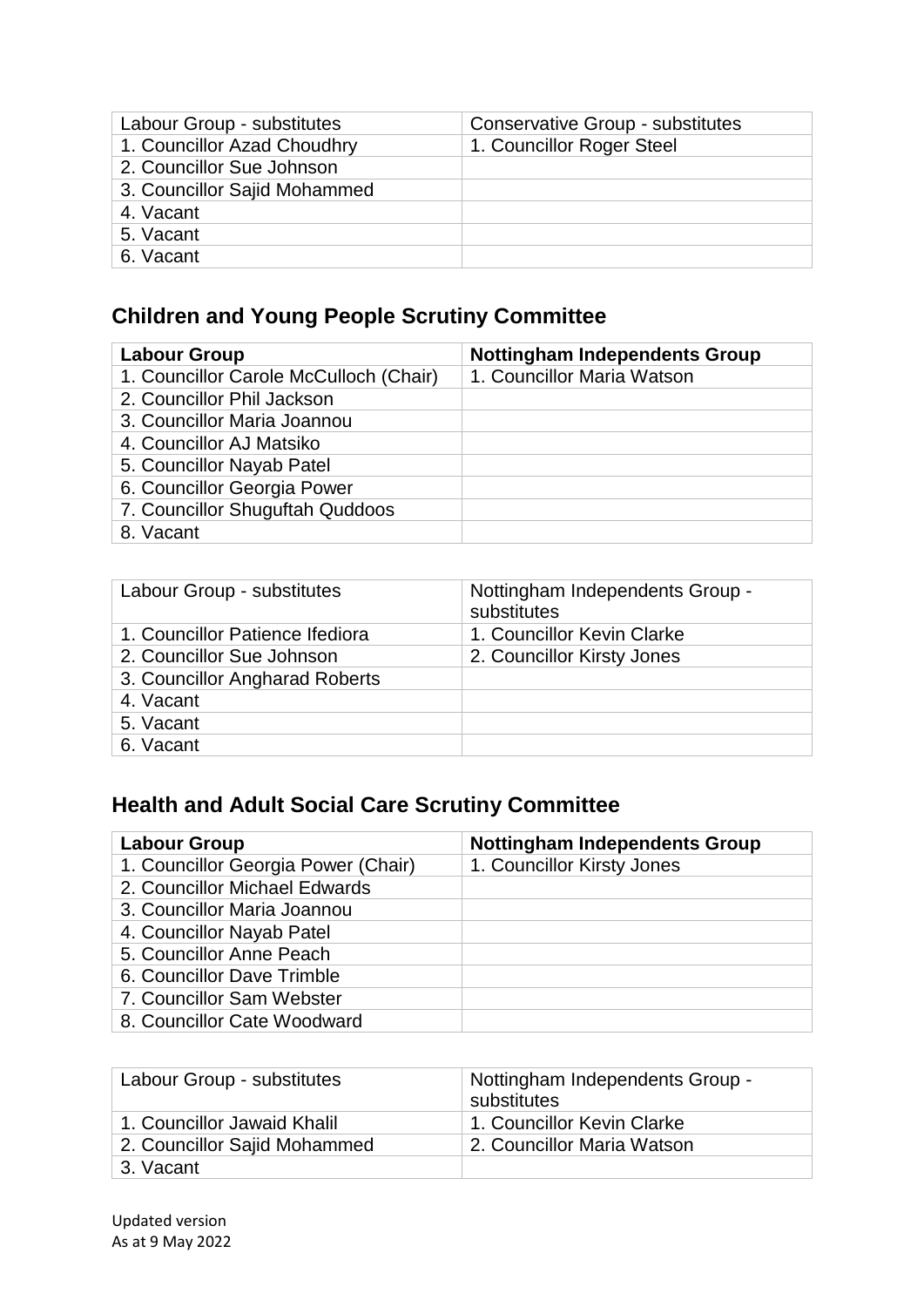| 4. Vacant    |  |
|--------------|--|
| 5.<br>Vacant |  |
| 6. Vacant    |  |

## **Corporate Parenting Board**

| <b>Labour Group</b>                  | <b>Conservative Group</b> |
|--------------------------------------|---------------------------|
| 1. Councillor Cheryl Barnard (Chair) | 1. Councillor Andrew Rule |
| 2. Councillor Merlita Bryan          |                           |
| 3. Councillor Jay Hayes              |                           |
| 4. Councillor Phil Jackson           |                           |
| 5. Councillor Maria Joannou          |                           |
| 6. Councillor Georgia Power          |                           |
| 7. Councillor Shuguftah Quddoos      |                           |
| 8. Councillor Ethan Radford          |                           |
| 9. Vacant                            |                           |

| Labour Group - substitutes    | Conservative Group - substitutes |
|-------------------------------|----------------------------------|
| 1. Councillor Audrey Dinnall  | 1. Councillor Roger Steel        |
| 2. Councillor AJ Matsiko      |                                  |
| 3. Councillor Dave Liversidge |                                  |
| 4. Vacant                     |                                  |
| 5. Vacant                     |                                  |
| 6. Vacant                     |                                  |

## **Greater Nottingham Light Rapid Transit Advisory Committee**

| ∟abour Group |
|--------------|
|--------------|

- 1. Councillor Sam Gardiner
- 2. Councillor Rosemary Healy
- 3. Councillor Adele Williams
- 4. Councillor Audra Wynter
- 5. Vacant

| Labour Group - substitutes |  |
|----------------------------|--|
|----------------------------|--|

- 1. Councillor Nick Raine
- 2. Councillor Angharad Roberts
- 3. Vacant
- 4. Vacant
- 5. Vacant
- 6. Vacant

#### **Nottinghamshire County Councillors**

#### **Co-opted members**

Updated version As at 9 May 2022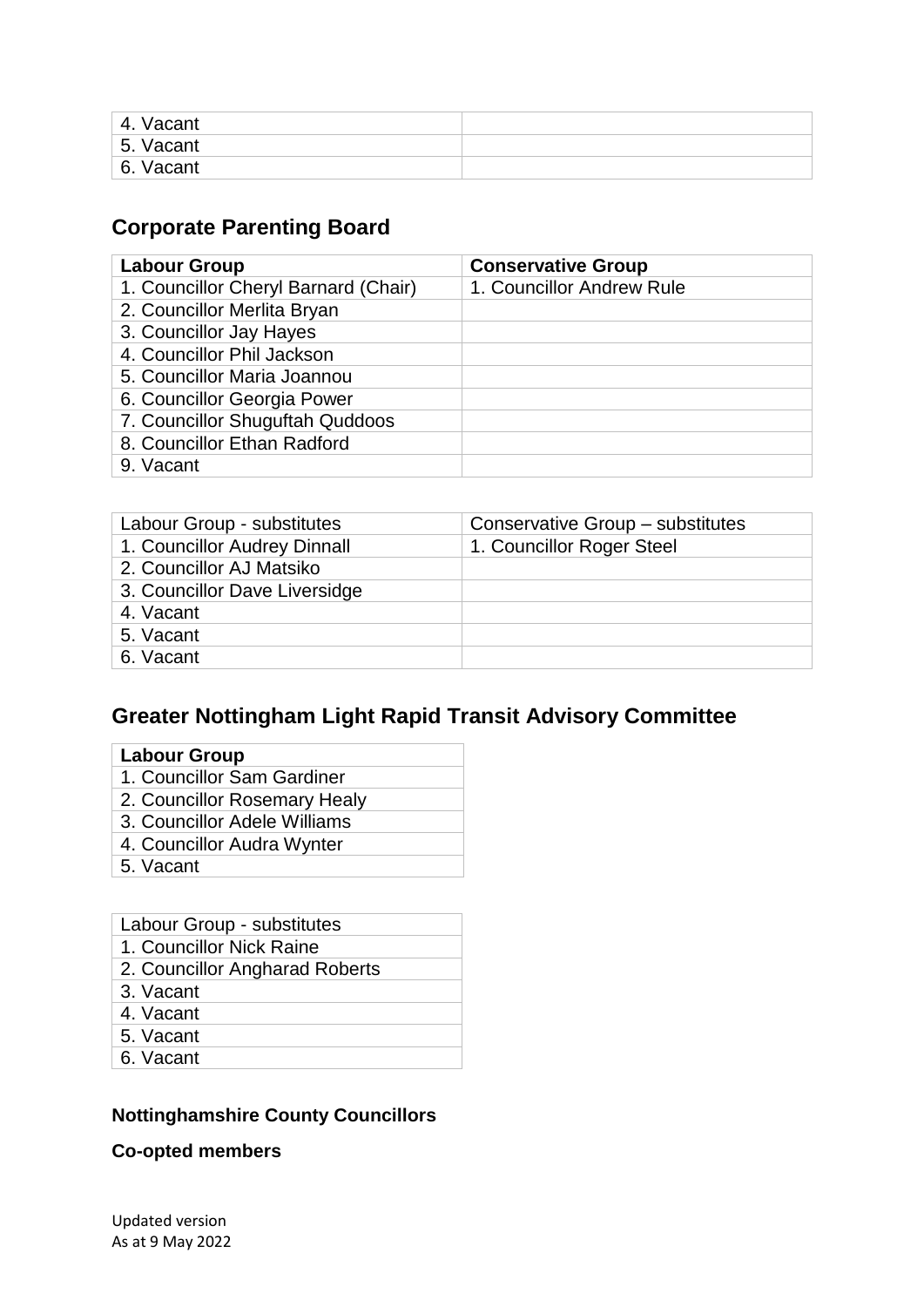### **Nottinghamshire Police and Crime Panel**

#### **Labour Group**

- 1. Councillor Neghat Khan
- 2. Councillor Linda Woodings

Labour Group – substitutes

1. Councillor Michael Edwards

2. Councillor Angharad Roberts

#### **Other local authority members**

### **Health and Wellbeing Board**

#### **Labour Group**

- 1. Councillor Adele Williams (Chair)
- 2. Councillor Cheryl Barnard
- 3. Councillor Jay Hayes
- 4. Councillor Linda Woodings

#### Labour Group – substitutes

- 1. Councillor Eunice Campbell-Clark
- 2. Councillor Carole McCulloch
- 3. Vacant
- 4. Vacant
- 5. Vacant
- 6.Vacant

#### **Co-opted members (voting)**

**Co-opted members (non-voting)**

### **Health and Wellbeing Board Commissioning Sub Committee**

#### **Labour Group**

- 1. Councillor Adele Williams
- 2. Councillor Linda Woodings

Labour Group - substitutes 1. Vacant

Updated version As at 9 May 2022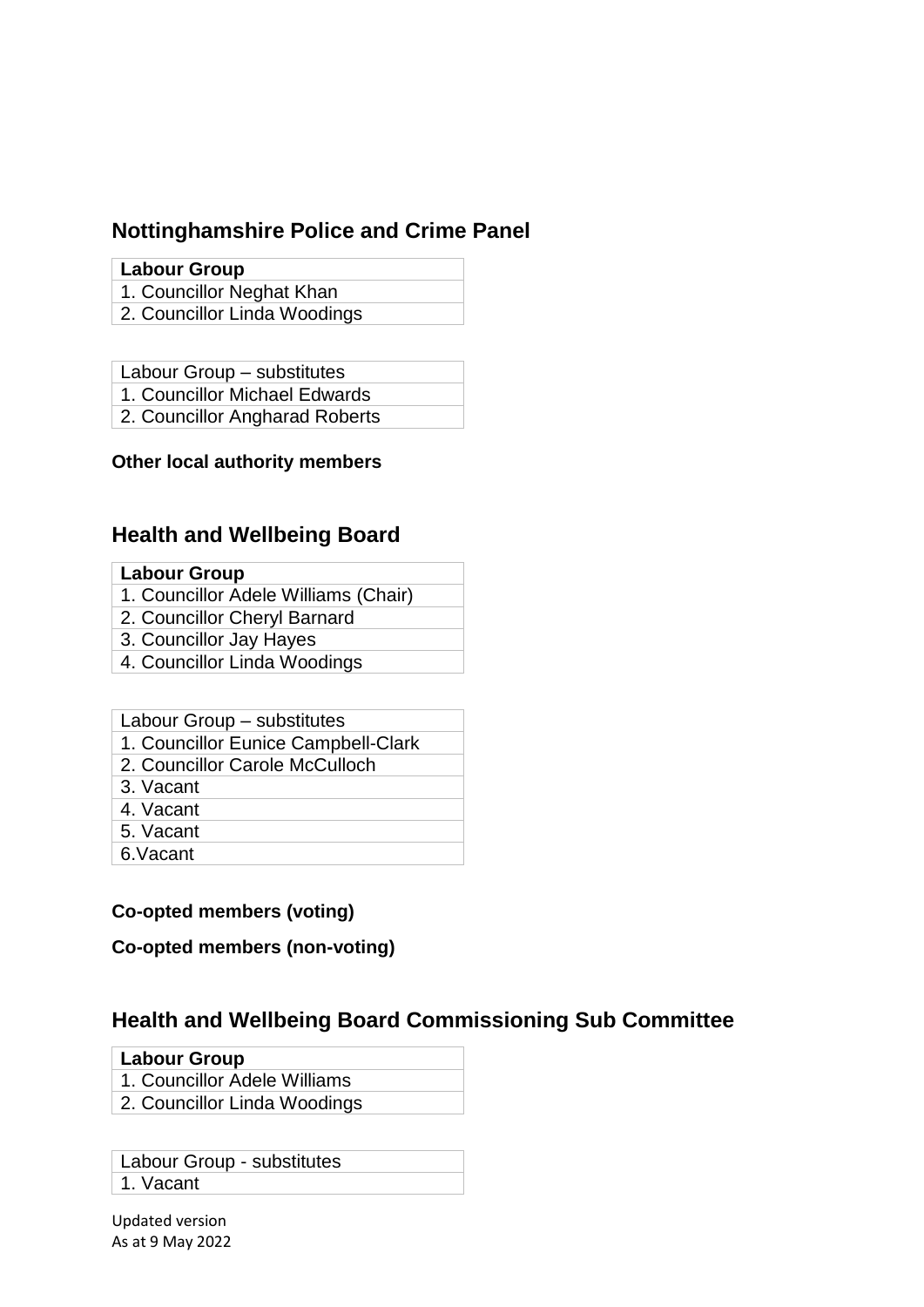2. Vacant

### **Co-opted members (voting)**

**Co-opted members (non-voting)**

## **Joint Committee on Strategic Planning and Transport**

| <b>Labour Group</b>                          |
|----------------------------------------------|
| 1. Councillor Linda Woodings (Vice<br>Chair) |
| 2. Councillor Michael Edwards                |
| 3. Councillor Rosemary Healy                 |

4. Councillor Audra Wynter

| Labour Group – substitutes    |
|-------------------------------|
| 1. Councillor Paylos Kotsonis |
| 2. Councillor Dave Liversidge |
| 3. Vacant                     |
| 4. Vacant                     |
| 5. Vacant                     |
| 6. Vacant                     |
|                               |

#### **Nottinghamshire County Councillors**

### **Trusts and Charities Committee**

| <b>Labour Group</b>                    | <b>Conservative Group</b> |
|----------------------------------------|---------------------------|
| 1. Councillor Angharad Roberts (Chair) | 1. Councillor Andrew Rule |
| 2. Councillor Samuel Gardiner          |                           |
| 3. Councillor Rosemary Healy           |                           |
| 4. Councillor Sue Johnson              |                           |
| 5. Councillor Sajid Mohammed           |                           |
| 6. Councillor Anne Peach               |                           |
| 7. Councillor Ethan Radford            |                           |
| 8. Councillor Audra Wynter             |                           |

| Labour Group - substitutes      | Conservative Group – substitutes |
|---------------------------------|----------------------------------|
| 1. Councillor Phil Jackson      | 1. Councillor Roger Steel        |
| 2. Councillor Jane Lakey        |                                  |
| 3. Councillor Shuguftah Quddoos |                                  |
| 4. Councillor Sam Webster       |                                  |
| 5. Vacant                       |                                  |
| 6. Vacant                       |                                  |